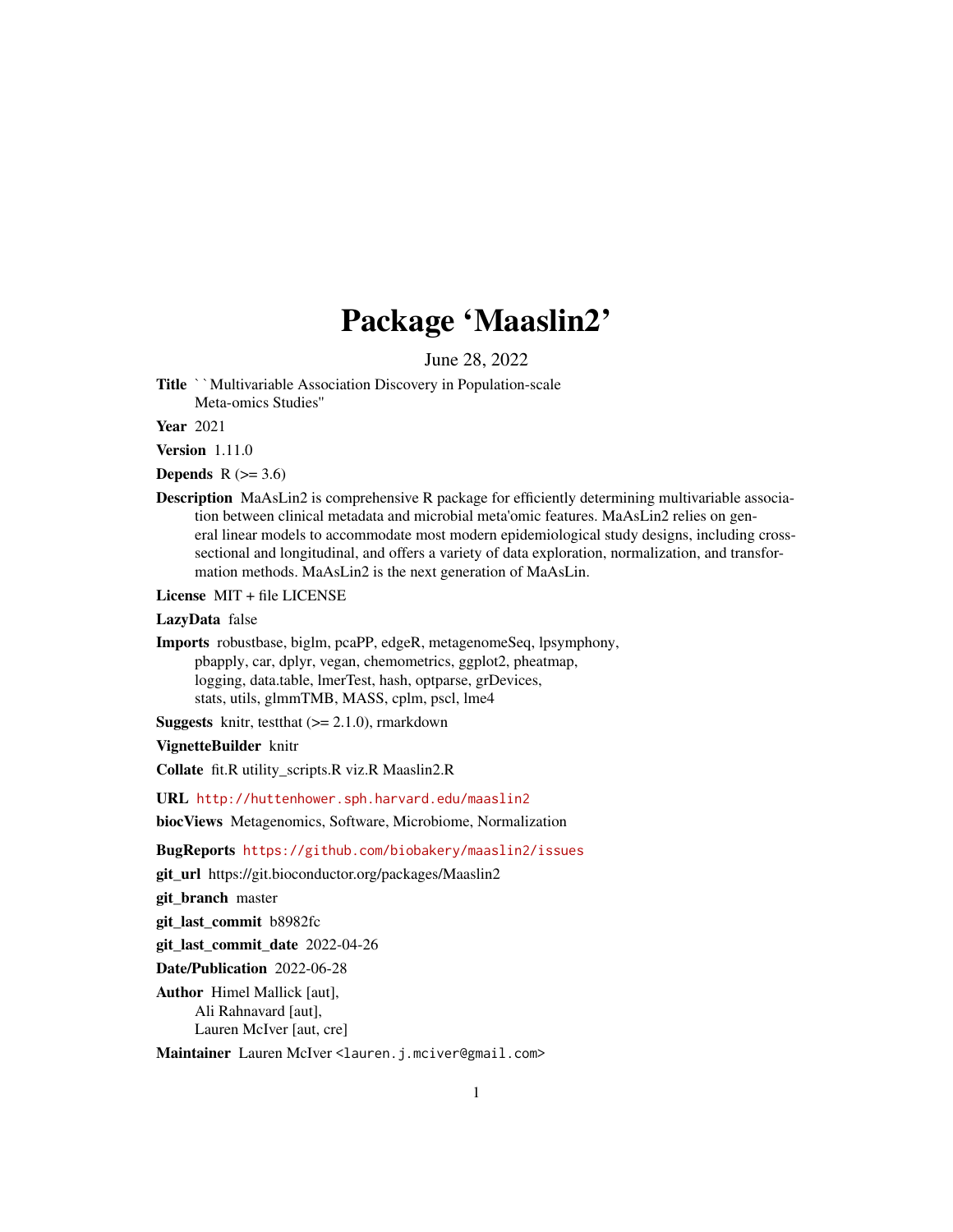### <span id="page-1-0"></span>R topics documented:

| Maaslin2 |
|----------|
|----------|

#### **Index** [4](#page-3-0)

| Maaslin2 | MaAsLin2 is the next generation of MaAsLin, a multivariable statisti- |
|----------|-----------------------------------------------------------------------|
|          | cal framework for finding associations between clinical metadata and  |
|          | potentially high-dimensional microbial multi-omics data.              |

#### Description

MaAsLin2 finds associations between microbiome meta-omics features and complex metadata in population-scale epidemiological studies. The software includes multiple analysis methods (including support for multiple covariates and repeated measures), filtering, normalization, and transform options to customize analysis for your specific study.

#### Usage

```
Maaslin2(
    input_data,
    input_metadata,
    output,
    min\_abundance = 0.0,
    min\_prevalence = 0.1,
    min\_variance = 0.0,
    normalization = "TSS",
    transform = "LOG",
    analysis_method = "LM",
    max_significance = 0.25,
    random_effects = NULL,
    fixed_effects = NULL,
    correction = "BH",
    standardize = TRUE,
    cores = 1,plot_heatmap = TRUE,
    plot_scatter = TRUE,
    heatmap_first_n = 50,
    reference = NULL
)
```
#### Arguments

| input_data | The tab-delimited input file of features.                |
|------------|----------------------------------------------------------|
|            | input_metadata The tab-delimited input file of metadata. |
| output     | The output folder to write results.                      |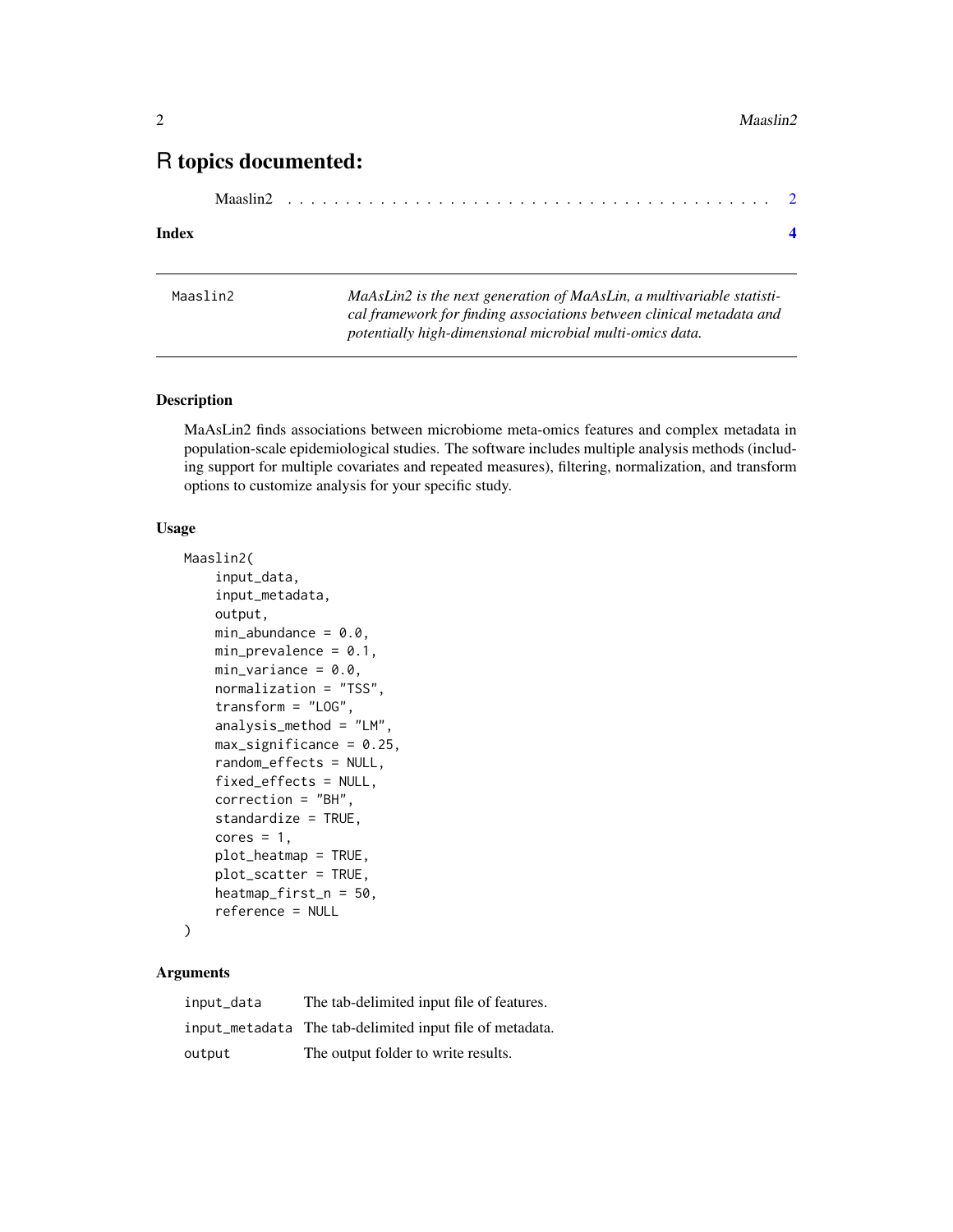#### $Maaslin2$  3

| min_abundance    | The minimum abundance for each feature.                                                                                                                                 |
|------------------|-------------------------------------------------------------------------------------------------------------------------------------------------------------------------|
| min_prevalence   | The minimum percent of samples for which a feature is detected at minimum<br>abundance.                                                                                 |
| min variance     | Keep features with variance greater than.                                                                                                                               |
| max_significance |                                                                                                                                                                         |
|                  | The q-value threshold for significance.                                                                                                                                 |
| normalization    | The normalization method to apply.                                                                                                                                      |
| transform        | The transform to apply.                                                                                                                                                 |
| analysis_method  |                                                                                                                                                                         |
|                  | The analysis method to apply.                                                                                                                                           |
| random effects   | The random effects for the model, comma-delimited for multiple effects.                                                                                                 |
| fixed_effects    | The fixed effects for the model, comma-delimited for multiple effects.                                                                                                  |
| correction       | The correction method for computing the q-value.                                                                                                                        |
| standardize      | Apply z-score so continuous metadata are on the same scale.                                                                                                             |
| plot_heatmap     | Generate a heatmap for the significant associations.                                                                                                                    |
| heatmap_first_n  |                                                                                                                                                                         |
|                  | In heatmap, plot top N features with significant associations.                                                                                                          |
| plot_scatter     | Generate scatter plots for the significant associations.                                                                                                                |
| cores            | The number of R processes to run in parallel.                                                                                                                           |
| reference        | The factor to use as a reference for a variable with more than two levels provided<br>as a string of 'variable, reference' semi-colon delimited for multiple variables. |

#### Value

Data.frame containing the results from applying the model.

#### Author(s)

Himel Mallick<himel.stat.iitk@gmail.com>, Ali Rahnavard<gholamali.rahnavard@gmail.com>, Maintainers: Lauren McIver<lauren.j.mciver@gmail.com>,

#### Examples

```
input_data <- system.file(
   'extdata','HMP2_taxonomy.tsv', package="Maaslin2")
input_metadata <-system.file(
    'extdata','HMP2_metadata.tsv', package="Maaslin2")
fit_data <- Maaslin2(
   input_data, input_metadata,'demo_output', transform = "AST",
 fixed_effects = c('diagnosis', 'dysbiosisnonIBD','dysbiosisUC','dysbiosisCD', 'antibiotics', 'age'),
   random_effects = c('site', 'subject'),
   normalization = 'NONE',
   reference = 'diagnosis,nonIBD',
   standardize = FALSE)
```